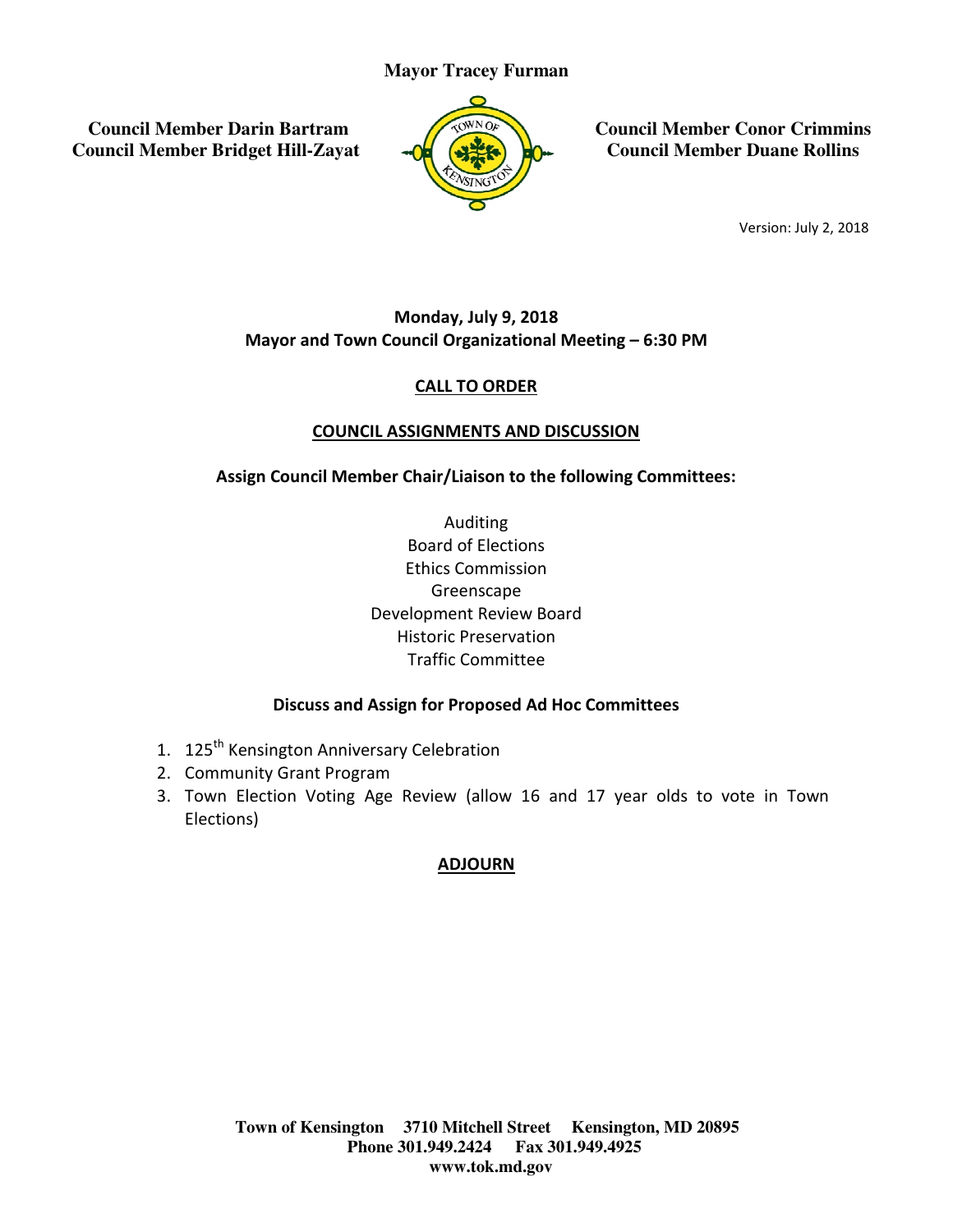#### **Mayor Tracey Furman**

 **Council Member Darin Bartram Council Member Bridget Hill-Zayat**



**ZayatCouncil Member Conor Crimmins Council Member Duane Rollins**

Version: July 6, 2018

# Mayor and Town Council Meeting - 7:00 PM Monday, July 9, 2018

# CALL TO ORDER

# PLEDGE OF ALLEGIANCE

# MOMENT OF SILENCE

# APPROVAL OF MINUTES

Regular Meeting of June 18, 2018

# FROM THE MAYOR AND TOWN COUNCIL

- 1. Acknowledge the re-Appointment of Jeff Capron, Leslie Olson, and Kerry Thompson to the Audit Committee Committee (Mayor Furman)
- 2. Review Council Appointments to Town Committees (Mayor Furman)

# <u>FROM THE TOWN MANAGER AND STAFF</u><br>PUBLIC APPEARANCES

(The public is invited to speak on any subject that is not a topic on tonight's agenda)

#### ORDINANCES, RESOLUTIONS, AND REGULATIONS

(Ordinances, resolutions, and regulations to be introduced or adopted following appropriate procedures required by the<br>Town Code; or resolutions that may require discussion by the Mayor and Council prior to approval) Town Code; or resolutions that may require discussion by the Mayor and Council prior to approval)

1. Introduce AMENDED Annexation Resolution AR-01-2018 - a Resolution Authorizing the Annexation to the Town of Kensington of approximately 12.585 acres of land located adjacent to the present corporate limits of the Town located north of the center line of Perry Avenue to University Boulevard and certain interior and adjacent rights-of-ways therein, by amending the reference of Perry Street to Perry Avenue. The Public Hearing for Annexation Resolution AR-01-2018 will be scheduled for Monday, August 13, 2018, 7:00 pm. Figure 11 Council Member<br>
Eagles Council Member<br>
Equality of Council Member<br>
Monday, July 9, 2018<br>
Monday, July 9, 2018<br>
<u>CALL TO ORDER</u><br>
PLEDGE OF ALLEGIANCE<br>
MOMENT OF SILENCE<br>
APPROVAL OF MINUTES<br>
Regular Meeting of Jun

# ADJOURN

(The Mayor and Council may move to close the meeting and may move to reopen the meeting) THE NEXT SCHEDULED MEETING(S) OF THE MAYOR AND TOWN COUNCIL WILL BE HELD: Monday, August 13, 2018 13, 2018 (PUBLIC HEARING)

> **Town of Kensington Kensington 3710 Mitchell Street Kensington, MD 20895 Phone 301.949.2424 301.949.2424 Fax 301.949.4925 www.tok.md.gov**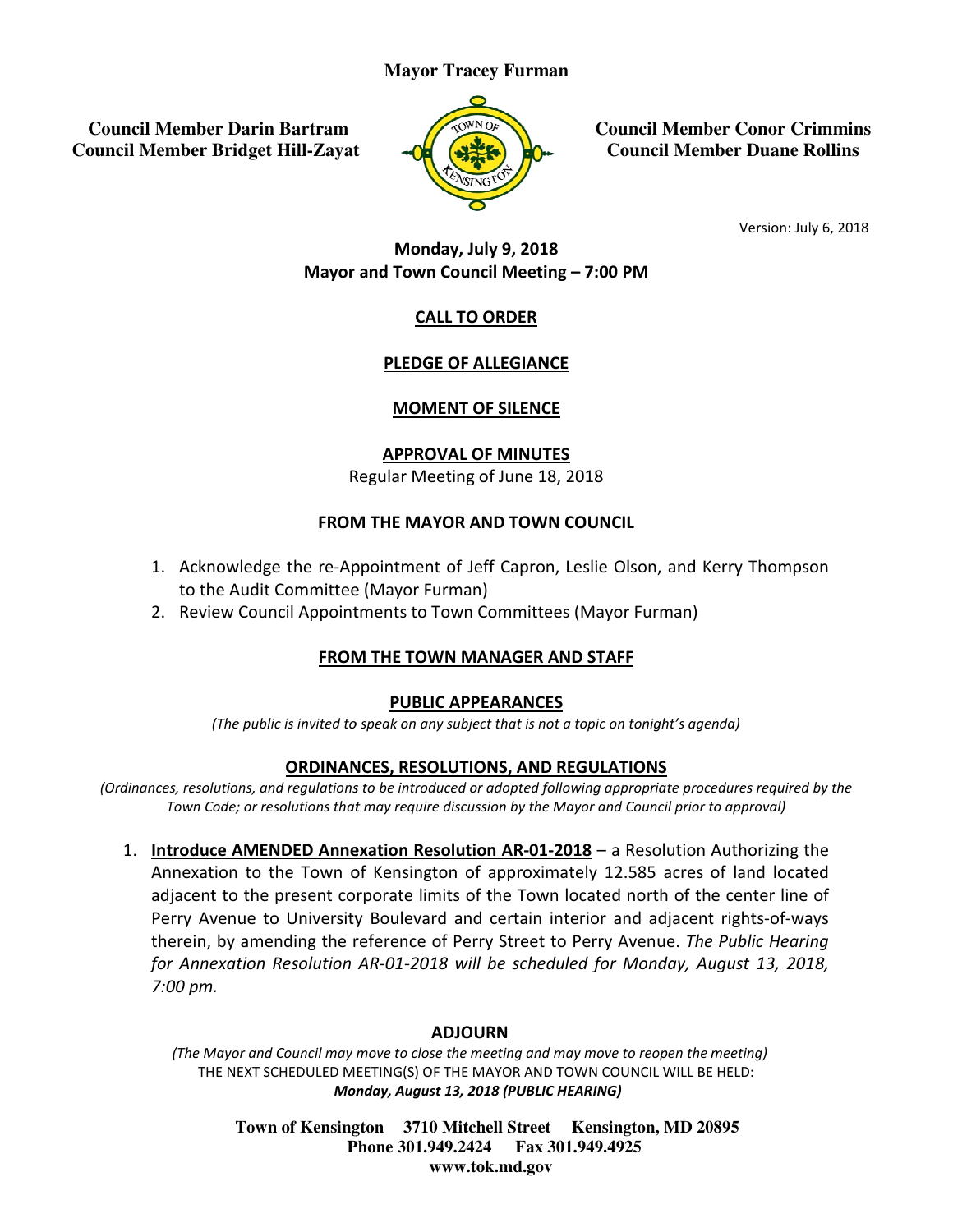#### AMENDED ANNEXATION RESOLUTION NO. AR-01-2018

A RESOLUTION OF THE MAYOR AND TOWN COUNCIL AUTHORIZING THE ANNEXATION TO THE TOWN OF KENSINGTON OF APPROXIMATELY 12.585 ACRES OF LAND LOCATED ADJACENT TO THE PRESENT CORPORATE LIMITS OF THE TOWN LOCATED NORTH OF THE CENTER LINE OF PERRY AVENUE TO UNIVERSITY BOULEVARD AND CERTAIN INTERIOR AND ADJACENT RIGHTS-OF-WAY THEREIN

#### ANNEXATION X-01-2018

WHEREAS, the Mayor and Town Council of Kensington have received a petition requesting the enlargement of the corporate boundaries of the Town of Kensington to include the land area set forth in the metes and bounds description attached hereto and incorporated herein by reference as Exhibit A and shown on a Plat attached hereto and incorporated herein by reference as Exhibit B (hereinafter referenced as the "Annexation Area"); and

WHEREAS, the following addresses and or parcels all of which, together with the interior or adjacent St. Paul Street, Perry [Street] AVENUE, Decatur Avenue and Madison Street public right-of-ways, are included in the Annexation Area: 3500, 3505, 3506, 3507, 3509, 3510, 3511, 3512, 3513, 3514, 3515, 3516, 3517, 3518, 3519, 3600, 3601, 3602, 3604, 3606, 3608, 3610, and outlot on Decatur Avenue; 10815, 10817, 10819, and 10821 Madison Street; 3507, 3509, 3511, 3513, 3515, 3601, 3603, 3605, 3607, 3609, 3611, and 3613 Perry [Street] AVENUE; 10724, 10726, 10728, 10810, 10812, St. Paul Street; and 3404, 3406, 3408, 3500, 3610, and 3700 University Boulevard, West; and

WHEREAS, the Town has verified that the petition satisfies the requirements of §4-401 *et seq.*, of the Local Government Article, Annotated Code of Maryland; and

WHEREAS, all public hearings, notifications and approvals as required by law have occurred; and

WHEREAS, the Annexation Area:

(1) is contiguous and adjoining to the existing boundaries of the municipality; and

( 2) does not create an unincorporated area that is bounded on all sides by:

(i) real property presently in the boundaries of the municipality;

(ii) real property proposed to be in the boundaries of the municipality as a result of the proposed annexation; or

- (iii) any combination of real property described in item (i) or (ii) of this item.
- (3) does not include land that is in another municipality.

\_\_\_\_\_\_\_\_\_\_\_\_\_\_\_\_\_\_\_\_\_\_\_\_\_\_\_\_\_\_\_\_\_\_\_\_\_\_\_\_\_\_\_\_\_\_\_\_\_\_\_\_\_\_\_\_\_\_\_\_\_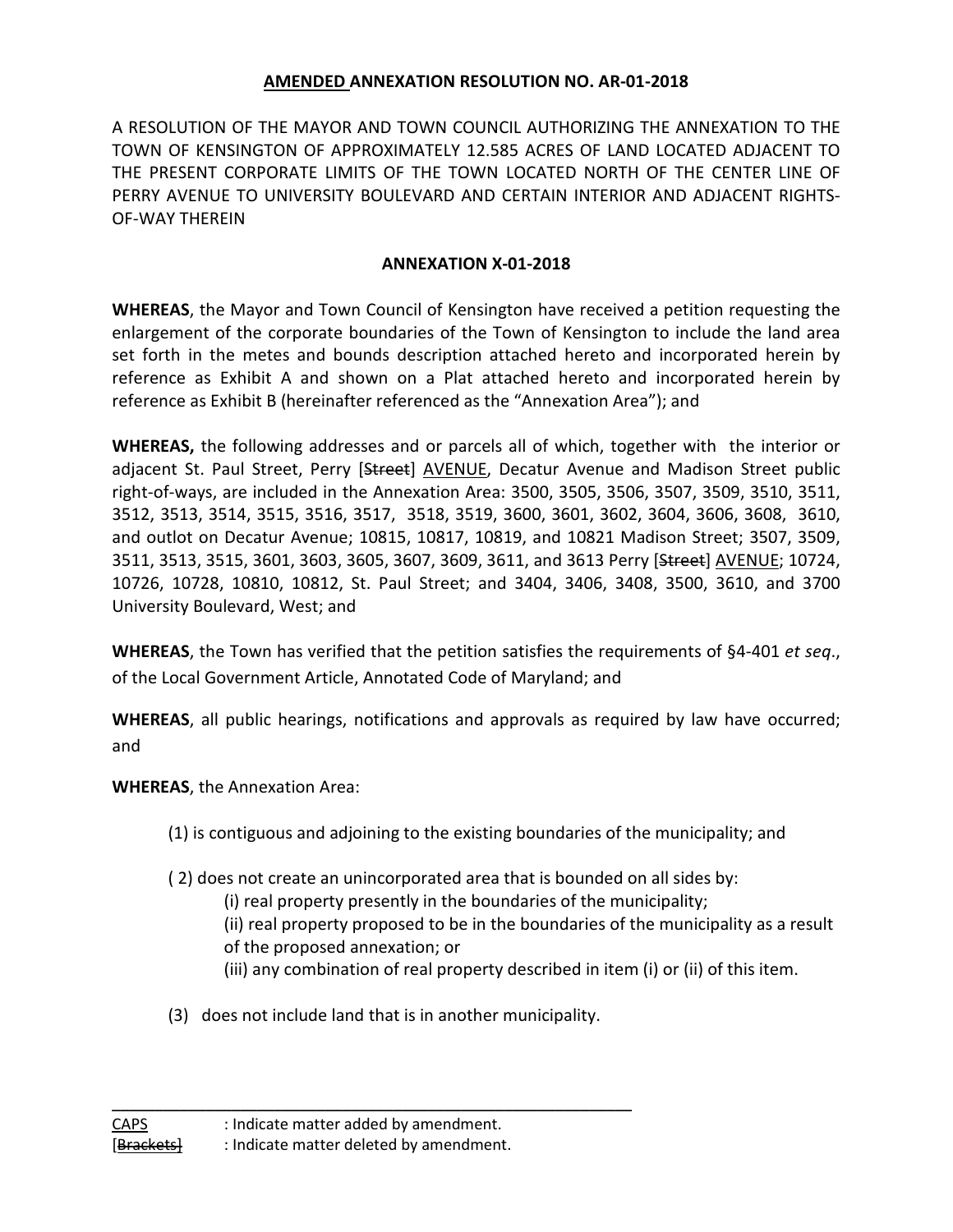WHEREAS, the Annexation Area contains one large lot zoned CRN-1.0, C1.0, R-0.5, and H-45 and 4 lots zoned CRN-1.0, C1.0, R-.75, and H-45, with the remainder of the lots zoned R-60, and the lots in the Annexation Area will continue with the existing zoning and uses under the Montgomery County Zoning Ordinance and the Kensington Sector Plan; and

WHEREAS, the Mayor and Town Council therefore have introduced this resolution to annex the Annexation Area referenced and described in Exhibits A and Exhibit B of the subject property on the 18 day of June, 2018; and

WHEREAS, the Mayor and Town Council will conduct a public hearing to be held on the 13<sup>th</sup> day of August, 2018, on the subject annexation and will hold the record open for additional time period to accept written testimony until the 7<sup>th</sup> day of September 2018; and

NOW, THEREFORE, BE IT RESOLVED, by the Mayor and Council of the Town of Kensington, that this Annexation Resolution be and hereby is adopted.

BE IT FURTHER RESOLVED, by the Mayor and Council of the Town of Kensington, that the corporate boundaries of the Town of Kensington be, and they hereby are, enlarged and extended by including therein the Annexation Area referred to and described in Exhibits A and Exhibit B. attached hereto and incorporated herein by reference

BE IT FURTHER RESOLVED, by the Mayor and Council of the Town of Kensington that this Resolution shall become effective forty-five (45) days following its adoption, unless a petition for referendum thereon shall be filed as permitted by law.

BE IT FURTHER RESOLVED, by the Mayor and Council of the Town of Kensington that after the effective date of the amendment to the boundaries of the Town provided for by this Resolution, the property annexed into the Town by this Resolution, and all owners of such property and all persons residing within the areas annexed, shall be subject to the Charter, laws, ordinances and resolutions of the Town of Kensington.

BE IT FURTHER RESOLVED, by the Mayor and Town Council of the Town of Kensington that promptly after this Resolution shall become effective, the Town Manager shall send copies of said Resolution to the following:

| Number of Copies | Agency                                                 |
|------------------|--------------------------------------------------------|
|                  |                                                        |
| 1                | Department of Legislative Reference                    |
| 1                | Clerk of the Circuit for Montgomery County             |
| 1                | Supervisor of Assessments for Montgomery County        |
| 1                | Maryland-National Capital Park and Planning Commission |

\_\_\_\_\_\_\_\_\_\_\_\_\_\_\_\_\_\_\_\_\_\_\_\_\_\_\_\_\_\_\_\_\_\_\_\_\_\_\_\_\_\_\_\_\_\_\_\_\_\_\_\_\_\_\_\_\_\_\_\_\_